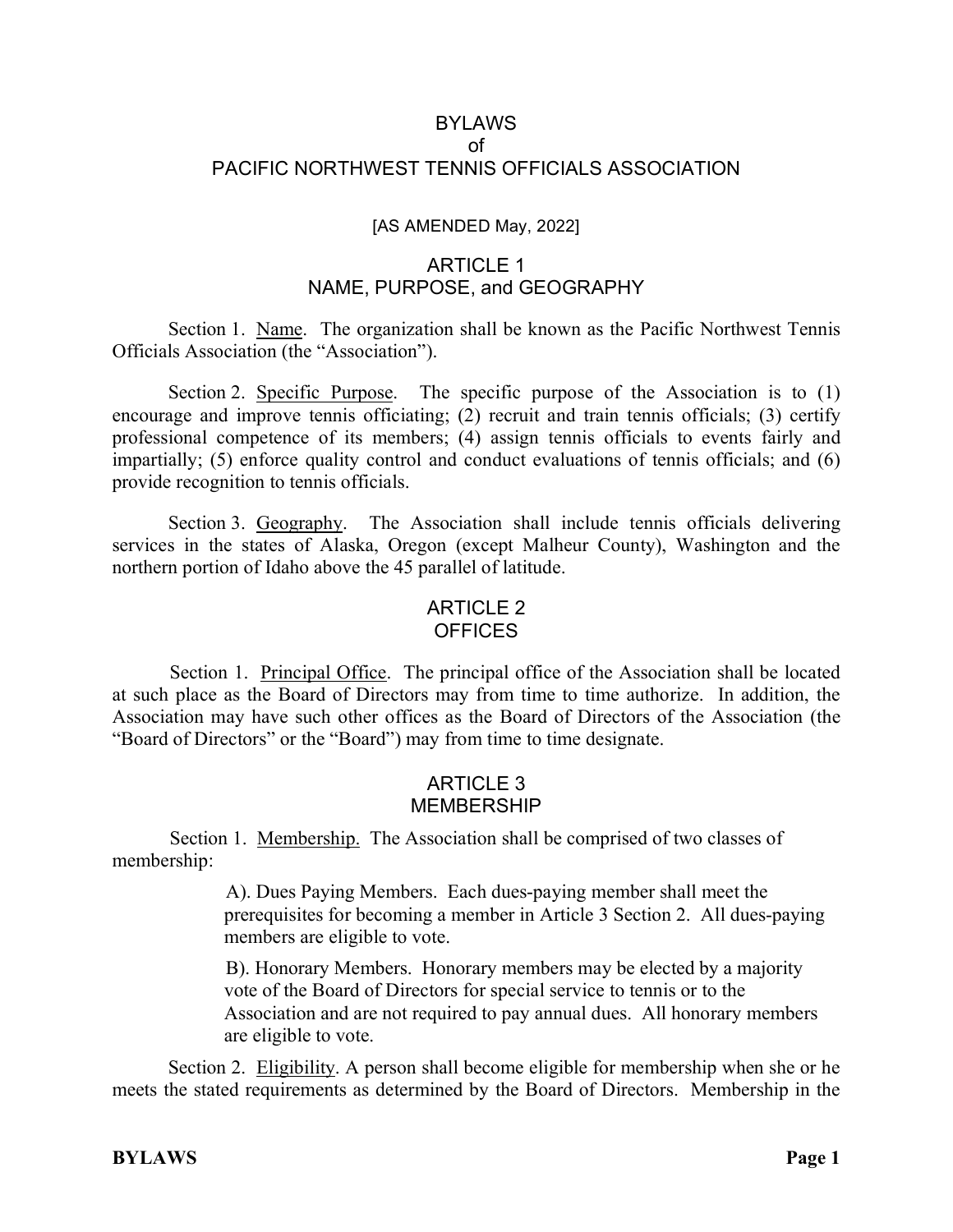Association shall be made available without regard to race, color, creed, national origin, sexual orientation or any handicap.

Section 3. Dues. Each member shall pay annual dues in the amount determined by the Board of Directors. If any member's dues remains unpaid beyond the due date established by the Board, her or his membership may be terminated as of that date.

Section 4. Voting Rights. Members in good standing shall have the right to vote on the following issues:

A). The election and removal of Directors and Officers of the Association;

B) The amendment of the Articles of Incorporation and these Bylaws;

C) The voluntary dissolution of the Association, the adoption of the plan of distribution of assets, and the revocation of the voluntary dissolution proceedings.

D) Or such matters the Board may bring before the membership.

Each member is entitled to one vote only. Member's rights to vote shall be limited to those rights explicitly stated in this section.

Section 5. Suspensions and Termination of Membership. The Board shall serve as the Disciplinary Committee and have the power (by majority vote) to suspend or terminate the membership, or require additional training of any member for incompetence, unreliability, or behavior which the Board determines in its sole and reasonable discretion is not in the good interests of the Association.

# ARTICLE 4 BOARD OF DIRECTORS

Section 1. Powers. The affairs of the Association shall be managed by or under the authority of its Board of Directors, subject to the Association's Articles of Incorporation, these Bylaws and the applicable laws. The Board of Directors shall do, perform and observe every act and thing it shall deem necessary or appropriate to carry out the purposes of the Association. The Board of Directors may delegate the management of the activities of the Association to any person or persons, management company or committee, however composed, provided that the activities and affairs of the Association shall be exercised under the ultimate direction of the Board of Directors.

Section 2. Composition. The Board of Directors shall consist of not less than three (3) and no more than ten (10) Directors, not including ex-officio members, the specific number to be set by resolution of the Board of Directors, provided that no decrease in the number shall have the effect of shortening the term of any incumbent Director.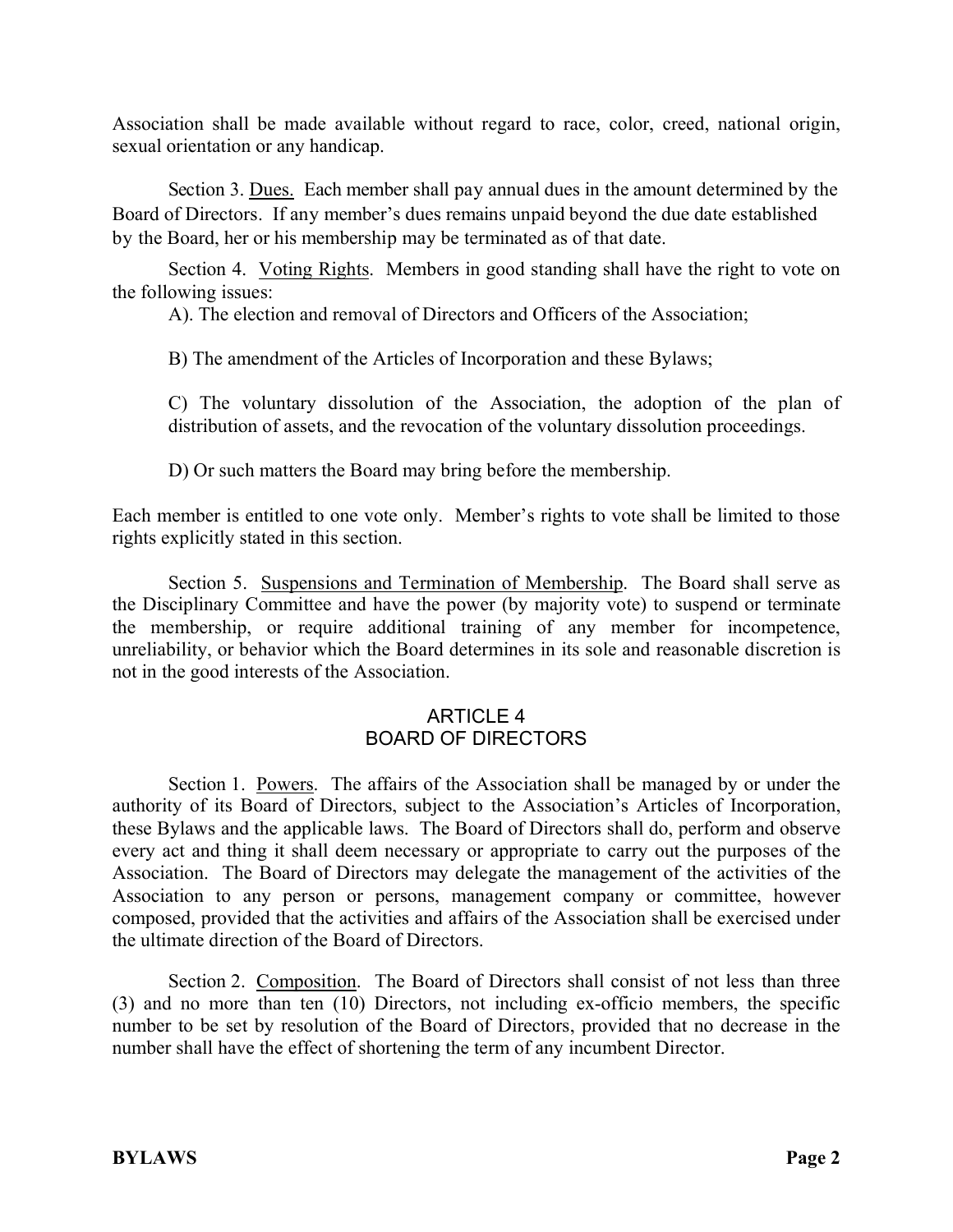Section 3. Terms. The term of office for Directors and Officers shall be fixed upon election or appointment, but shall not exceed a term of three (3) years. A Director may be reelected or reappointed to serve for no more than two consecutive terms.

Section 4. Initial Directors. The Board of Directors shall initially consist of nine (9) individuals. The current group of all certified officials in the Pacific Northwest shall appoint the initial Directors in the following staggered terms so all that Directors are not eligible for re-election simultaneously. Three Directors shall be appointed to serve an initial term of one (1) year. Three additional Directors shall be appointed to serve an initial term of two (2) years. Lastly, three additional Directors shall be appointed to serve an initial term of three (3) years. The initial Officers shall be elected by the Board of Directors. At the time the initial Directors are re-elected or a new Director is elected, their terms shall be for a three (3) year period.

Section 5. Election of Directors. Directors, with the exception of the past President, shall be elected by majority vote of members present and voting in person or by proxy at the Annual Meeting. See Nominating Committee in Article 5 Section 2 of the Bylaws. See Article 4, Section 11, subpoint C for Annual Meeting information. [Amended April, 2018]

Section 6. Ex-Officio Directors. The immediate past President shall serve as an ex officio member of the Board. The Board of Directors may elect additional ex officio Directors as are deemed to be in the best interest of the Association. These Directors shall be non-voting members of the Board.

Section 7. Removal of Director. Removal of a Director with or without cause shall occur only if the meeting is called for that purpose among any others, with notice stating that the purpose of the meeting includes removal of the Director, and then only upon the affirmative vote of a majority of all Directors then in office. All Directors shall hold office until their respective successors are elected and qualified, or until their death, resignation or removal.

Section 8. Resignations. Any Director of the Association may resign effective upon giving written notice to the President, the Secretary or the Board of Directors of the Association, unless the notice specifies a later time for the effectiveness of such resignation. If the resignation specifies effectiveness at a future time, a successor may be elected pursuant to Article 4 Section 9 of these Bylaws to take office on the date the resignation becomes effective.

Section 9. Board Vacancies. A vacancy or vacancies on the Board of Directors shall be deemed to exist in case of death, resignation or removal of any Director, or upon increase in the authorized number of Directors or if for whatever reason there are fewer Directors on the board than the full number authorized. In the event a vacancy occurs on the Board of Directors, the vacancy shall be filled by appointment by the Board of Directors by simple majority vote.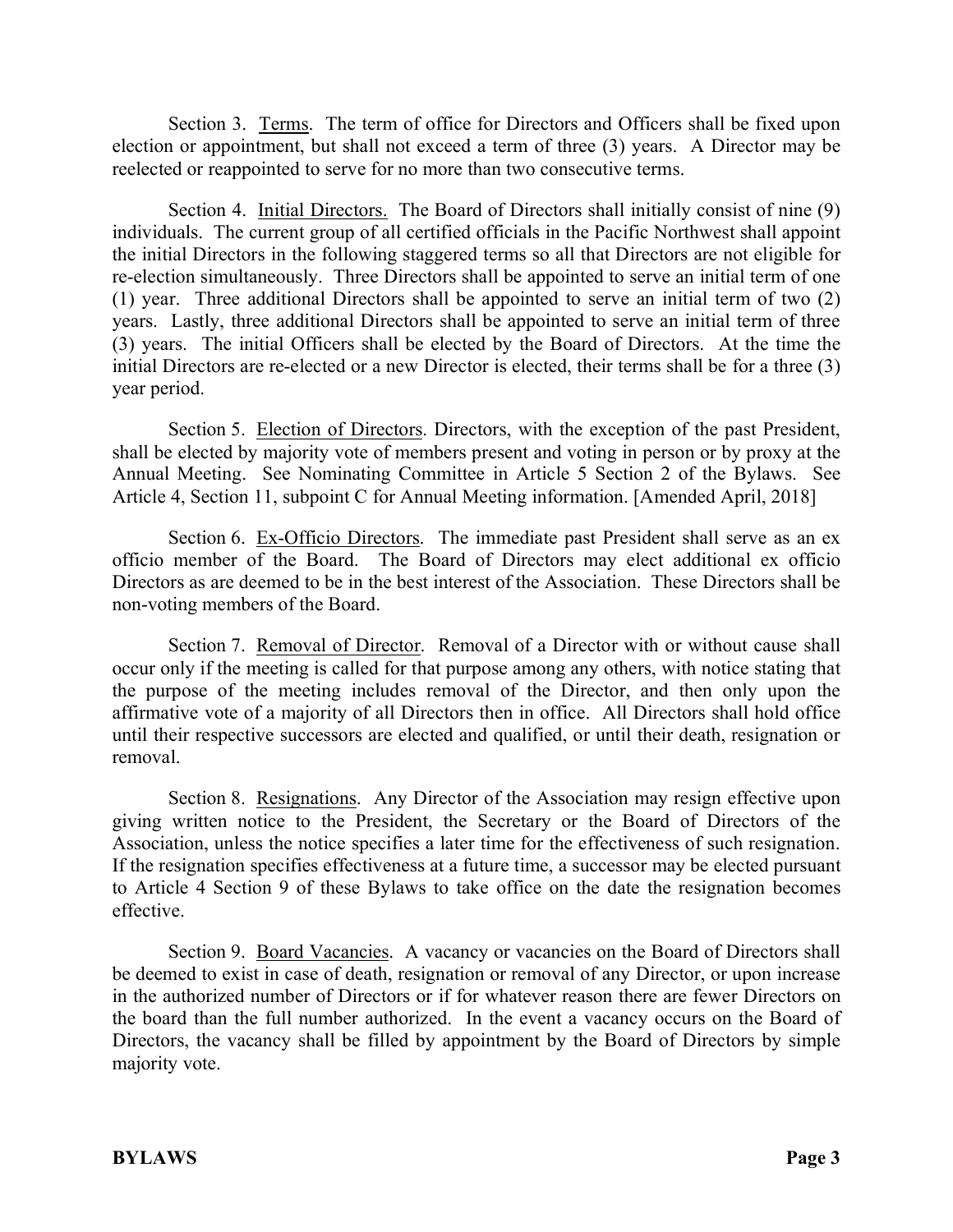Section 10. Quorum and Action by the Board. A majority of all Directors then prescribed shall constitute a quorum at any meeting of the Board of Directors. If a quorum is present when a vote is taken, the affirmative vote of a majority of the directors present shall be the act of the Board of Directors, unless a greater number is required by applicable law, the Articles of Incorporation or these Bylaws. A Director shall be considered present regardless of whether the Director votes or abstains from voting.

Section 11. Meetings. Meetings of the Board of Directors and with the Membership may be held either via conference call or in-person within the geographic territory stated in Article 1 Section 3.

(a) Regular Board Meetings. Regular meetings of the Board of Directors shall be held at such times, places and dates as determined by the Board of Directors.

(b) Special Board Meetings. Special meetings of the Board of Directors may be called by the President. Special meetings shall be called by the President within two (2) days of the President's receipt of the written request of at least 51% of all directors. Written notice of any special meeting of the Board of Directors shall be delivered to each Director, either personally, by first class mail or by email at least two (2) days prior to the date of such meeting, and such written notice shall state the date, hour and place of such meeting and set forth an agenda of the specific items to be discussed at such meeting. No business other than that listed on such agenda for a special meeting of the Board of Directors shall be transacted at such meeting, except upon waiver by every Director, whether or not present at such meeting.

(c) Annual Meeting. The Association shall hold either by conference call, webinar or in-person an Annual Meeting between January  $1<sup>st</sup>$  and April 30<sup>th</sup> on such a date and time as determined by the Board of Directors. [Amended April. 2018]

(d) Notice of Meetings. Notice of the date, time and place of all meetings of the Board of Directors, other than regular meetings held pursuant to Section 9(a), shall be delivered personally, orally or in writing, or by telephone, or by email to each Director, at least forty-eight (48) hours before the meeting, or sent in writing to each Director by first-class mail, charge prepaid, at least four (4) days before the meeting. Such notice may be given by the Secretary of the Association or by the person or persons who called the meeting. Such notice need not specify the purpose of the meeting. All such waivers, consents and approvals shall be filed with the association records or made a part of the minutes of the meeting.

(e) Dissent by a Director. A Director present at a meeting of the Board when Association action is taken is deemed to have assented to that action unless the Director did not vote in favor of the action and either: (i) the Director has objected to the holding of the meeting or transaction of business as provided above; (ii) the Director's dissent or abstention from the action is entered in the minutes; or (iii) the Director delivers written notice of dissent or abstention to the presiding officer before adjournment or to the Association immediately thereafter.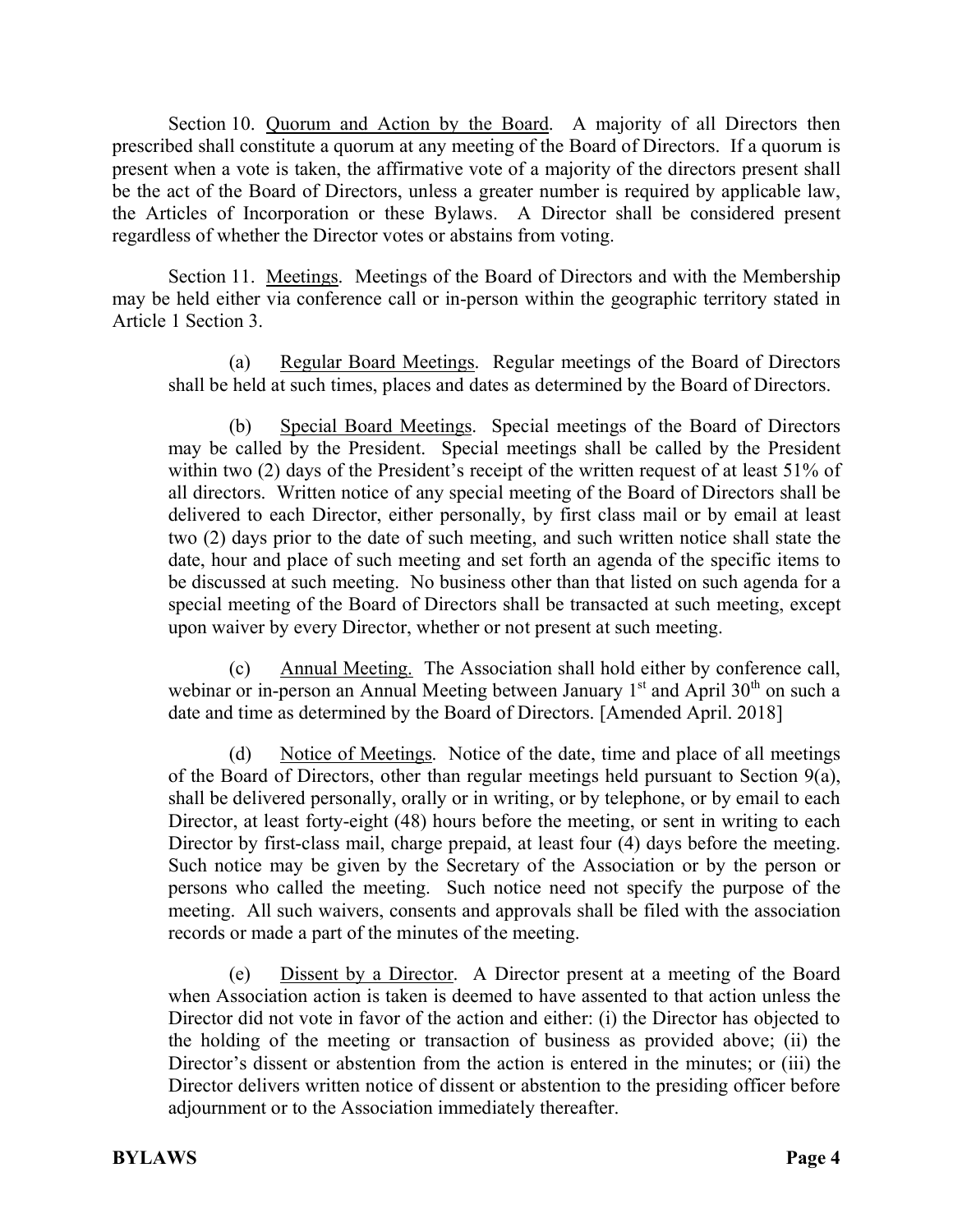Section 12. Action Without a Meeting. Any action required or permitted to be taken at a regular or special meeting of the Board of Directors may be taken without a meeting if one or more written consents, setting forth the action so taken, is signed by each member of the Board of Directors and included in the minutes or filed with the Association records.

Section 13. Telephone Conference Meetings. Any or all Directors may participate in a regular or special meeting of the Board of Directors by, or conduct the meeting through, any means of communication by which all Directors participating may simultaneously hear each other during the meeting. A Director participating in a Board meeting by such means shall be deemed to be present in person at the meeting.

Section 14. Adjournment. Any meeting of the Board of Directors, whether or not a quorum is present, may be adjourned to another time and place by the affirmative vote of a majority of the Directors present. If the meeting is adjourned for more than twenty-four (24) hours, notice of such adjournment to another time or place shall be given prior to the time of the adjourned meeting to the Directors who were not present at the time of the adjournment.

Section 15. Conflicts of Interest. No Director shall in any way permit his or her position on the Board of Directors, in relation to his or her personal business, to conflict with the activities of the Association.

Section 16. Absences. Any Director who cannot attend a meeting shall notify the President before the meeting. The Directors at a duly constituted meeting may remove a Board member who misses three consecutive Board meetings without explanation in accordance with the Removal provisions of Article 4, Section 7.

# ARTICLE 5

# COMMITTEES OF THE BOARD OF DIRECTORS

Section 1. General. The Board of Directors may appoint committee(s) to assist with its management of the Association.

Section 2. Nominating Committee. There shall be a Nominating Committee of three members appointed by a majority vote of the Directors. The Nominating Committee shall, by majority vote, select the candidates for the Board of Directors election. The Committee shall not nominate any of its own members to any of the elected offices. [Amended April, 2018]

Section 3. Disciplinary Committee. There shall be a Disciplinary Committee. See Article 3 Section 5.

### ARTICLE 6 **OFFICERS**

Section 1. Selection. The officers of this Association shall be a President, a Vice President, a Secretary and a Treasurer. Each officer shall be appointed for a term of two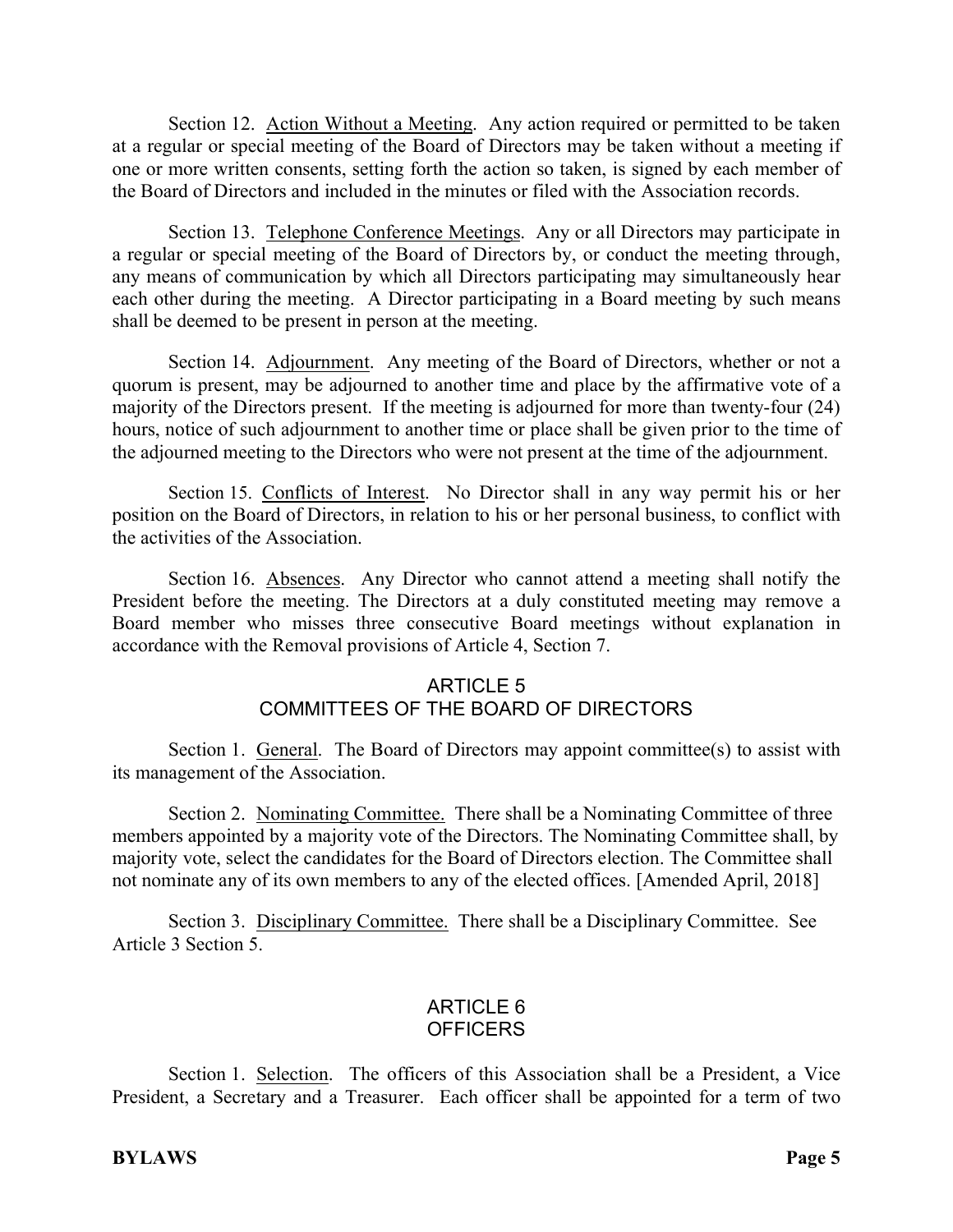years by a majority vote of the Directors and shall serve until his or her successor is duly appointed unless removed as provided in these Bylaws. The same individual may simultaneously hold more than one office of the Association. [Amednded April, 2018]

Section 2. Removal. Any officer may be removed at any time, for cause or without cause, upon the affirmative vote of two-thirds of all Directors.

Section 3. Vacancy. If a vacancy occurs in any office of the Association, the Board of Directors shall appoint, at a regular or special meeting of the Board of Directors, a person to succeed to such office for the remainder of the term.

Section 4. Inability to Act. In the case of absence or inability to act of any officer of the Association or of any person authorized by these bylaws to act in such officer's place, the Board of Directors may from time to time delegate the powers or duties of such officer to any other officer, or any Director or other person whom it may select, for such period of time as the Board of Directors deems necessary.

Section 5. Resignations. Any officer may resign at any time upon written notice to the Association, without prejudice to the rights, if any, of the Association under any contract to which such officer is a party. Such resignation shall be effective upon its receipt by the President, the Secretary or the Board of Directors, unless a different time is specified in the notice for effectiveness of such resignation. The acceptance of any such resignation shall not be necessary to make if effective unless otherwise specified in such notice.

Section 6. Duties of President. The President shall be the chief governing officer of the Association and shall have the authority and responsibility necessary to operate the affairs of the Association in all its day-to-day activities, subject to such policies as may be adopted, and such orders as may be issued, by the Board of Directors. The President shall carry out those duties usually incident to the office of President. The President shall act as Chairperson of the Board of Directors at all meetings of the Board. The President shall execute all contracts and documents on behalf of the Association unless the Board of Directors has generally or specifically delegated the authority to execute the contract or document in question to another officer or employee of the Association. The President shall prescribe and assign additional duties of all subordinate officers, subject to the general authority of the Board and the other provisions of these Bylaws.

Section 7. Duties of Vice President. The Vice President shall act as President in the absence or disability of the President, and, when so acting, shall have the power and authority of the President. The Vice President shall carry out all duties delegated to him or her by the President. The Vice President shall also have such other powers and perform such other duties as may be prescribed from time to time by the Board of Directors.

Section 8. Duties of Secretary. The Secretary shall keep the minutes of all meetings of the Board and provide written notice of all meetings and copies of previous meetings in accordance with these Bylaws or as required by the Act. The Secretary shall act as the custodian of the Association's records, authenticating records of the Association as required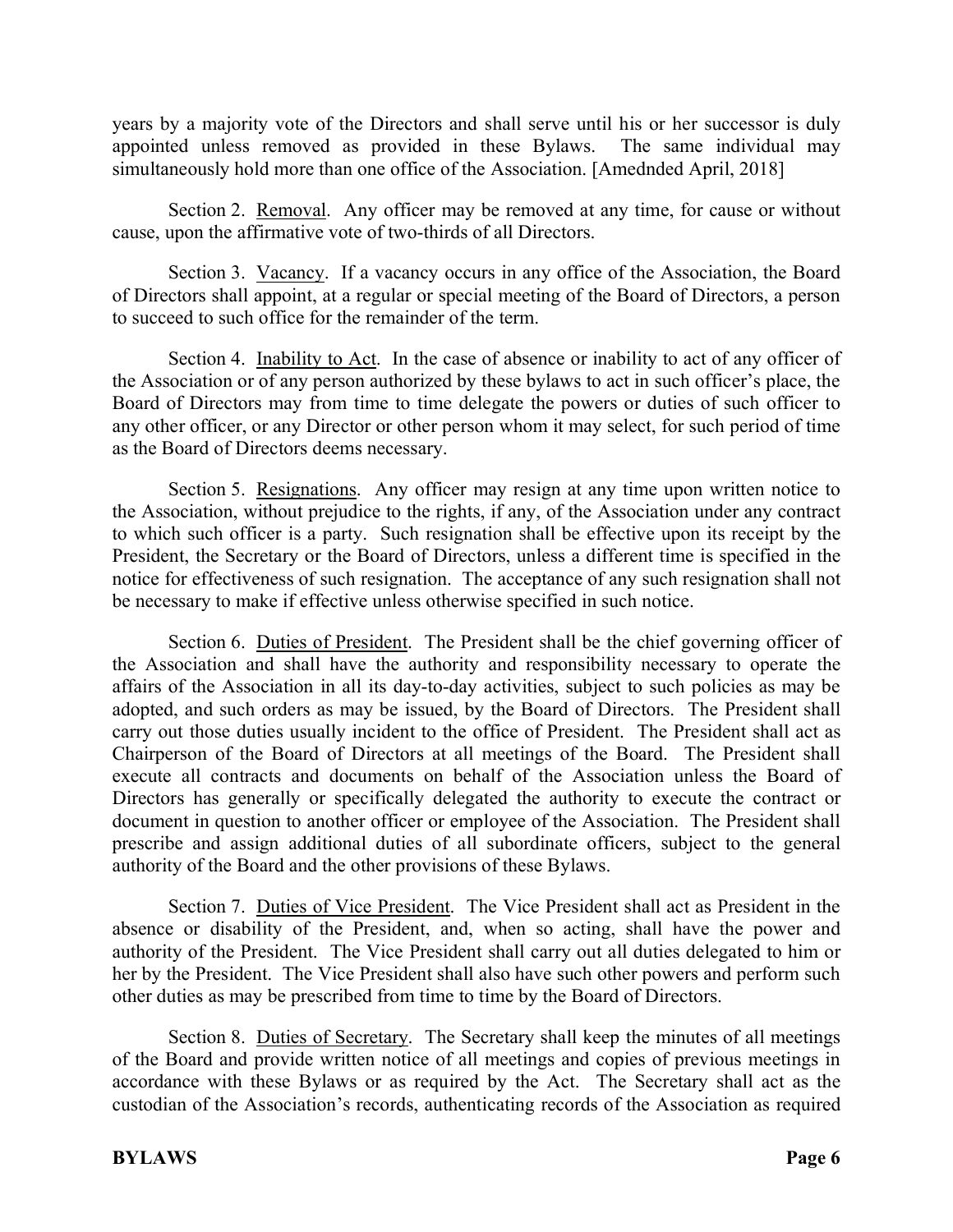or convenient for transaction of its affairs, and shall perform such other duties as delegated to him or her by the President. The Secretary shall also have such other powers and perform such other duties as may be prescribed from time to time by the Board of Directors.

Section 9. Duties of Treasurer. The Treasurer shall be the principal financial officer of the Association, and shall maintain adequate and correct accounts of the property and transactions of the Association. The Treasurer shall have the custody of all funds and securities of the Association which may come into the Treasurer's hands, and shall deposit the same to the credit of the Association in such bank or banks or other depositories as the Board may designate. All expenditures of Association funds must be approved by the Board. The signature of either the Treasurer or the President shall be required for bank drafts. The Treasurer shall perform such other duties as delegated to him or her by the President. The Treasurer shall also have such other powers and perform such other duties as may be prescribed from time to time by the Board of Directors.

# ARTICLE 7 COMPENSATION AND EXPENSES OF DIRECTORS AND OFFICERS

The property of Association is irrevocably dedicated to social welfare purposes and no part of the net income or assets of this organization shall inure to the benefit of any director, officer or member thereof or to the benefit of any private persons except that the organization shall be authorized and empowered to pay reasonable compensation for services rendered and to make payments and distributions in furtherance of the purposes set forth in this article.

# ARTICLE 8 LIMITATION OF LIABILITY

Section 1. Authority to Contract. No Director, officer or employee of the Association shall contract for or incur any obligation on behalf of the Association unless previously authorized by the Board of Directors.

Section 2. General Limitation of Liability. No Director or officer of the Association shall be liable for the debts and obligations of the Association.

# ARTICLE 9 ADMINISTRATIVE PROVISIONS

Section 1. Books and Records. The Association shall keep copies of its current Articles of Incorporation and Bylaws, correct and adequate records of accounts and finances; minutes of the proceedings of its members, Board of Directors and any minutes which may be maintained by committees of the Board of Directors; records of the name, address and class, if applicable, of each member, Director and officer; and such other records as many be